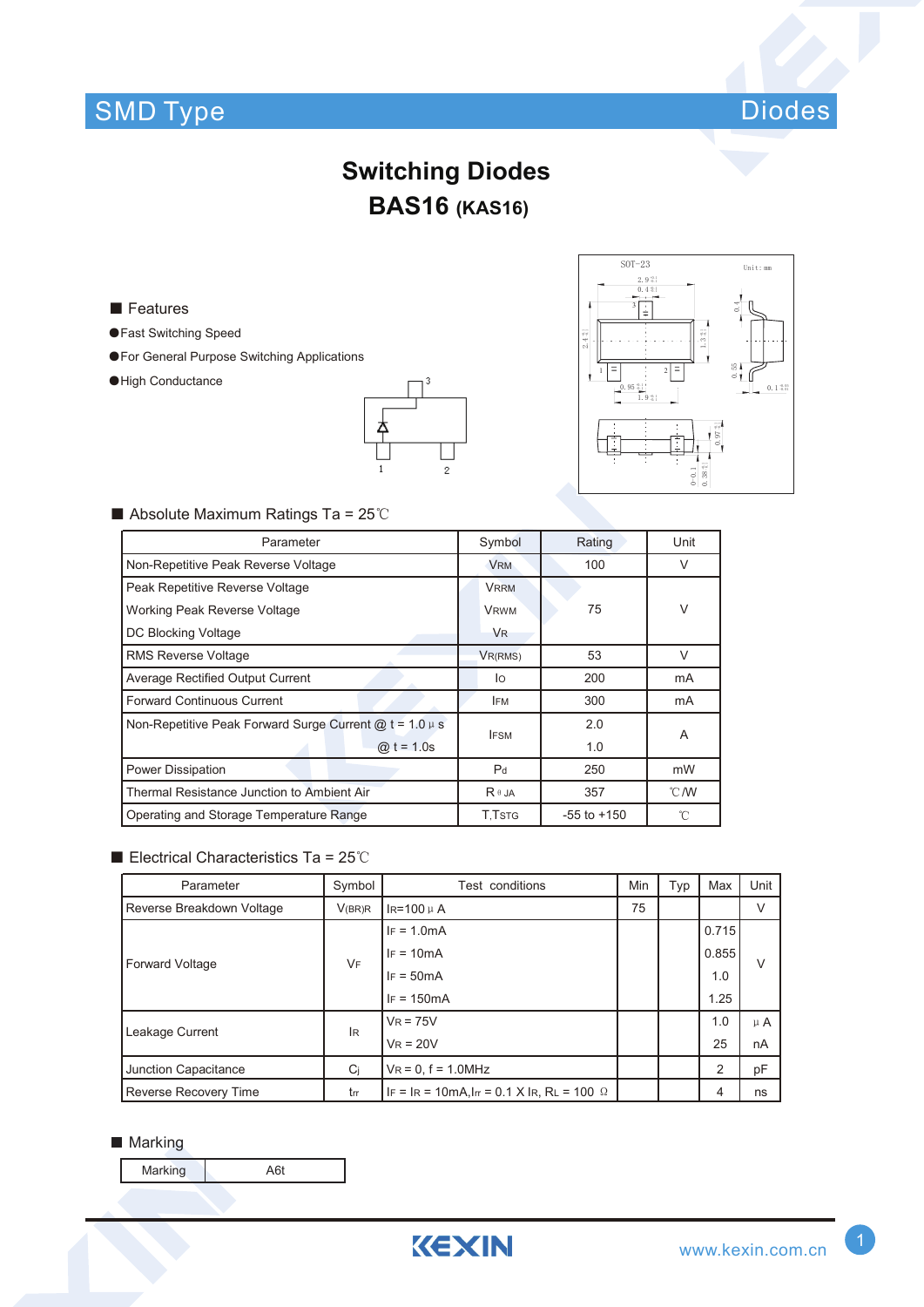

# **BAS16 (KAS16) Switching Diodes**

### ■ Typical Characteristics







**Figure 3. Forward Voltage vs Forward Current VF - 1.0 to 100 uA**

**Ta= 25**°**C**

 $1.5$ 







**Figure 4. Forward Voltage vs Forward Current VF - 0.1 to 10 mA**



**Figure 6. Total Capacitance**

1.5<br>
1.4<br>
1.2<br>
1<br>
0.8 1.4 Forward Voltage, V<sub>F</sub> [V] **Forward Voltage, VF [V]** 1.2 1 0.8  $0.6\frac{L}{10}$ 10 20 30 50 100 200 300 500 **Forward Current, I <sup>F</sup> [mA]**